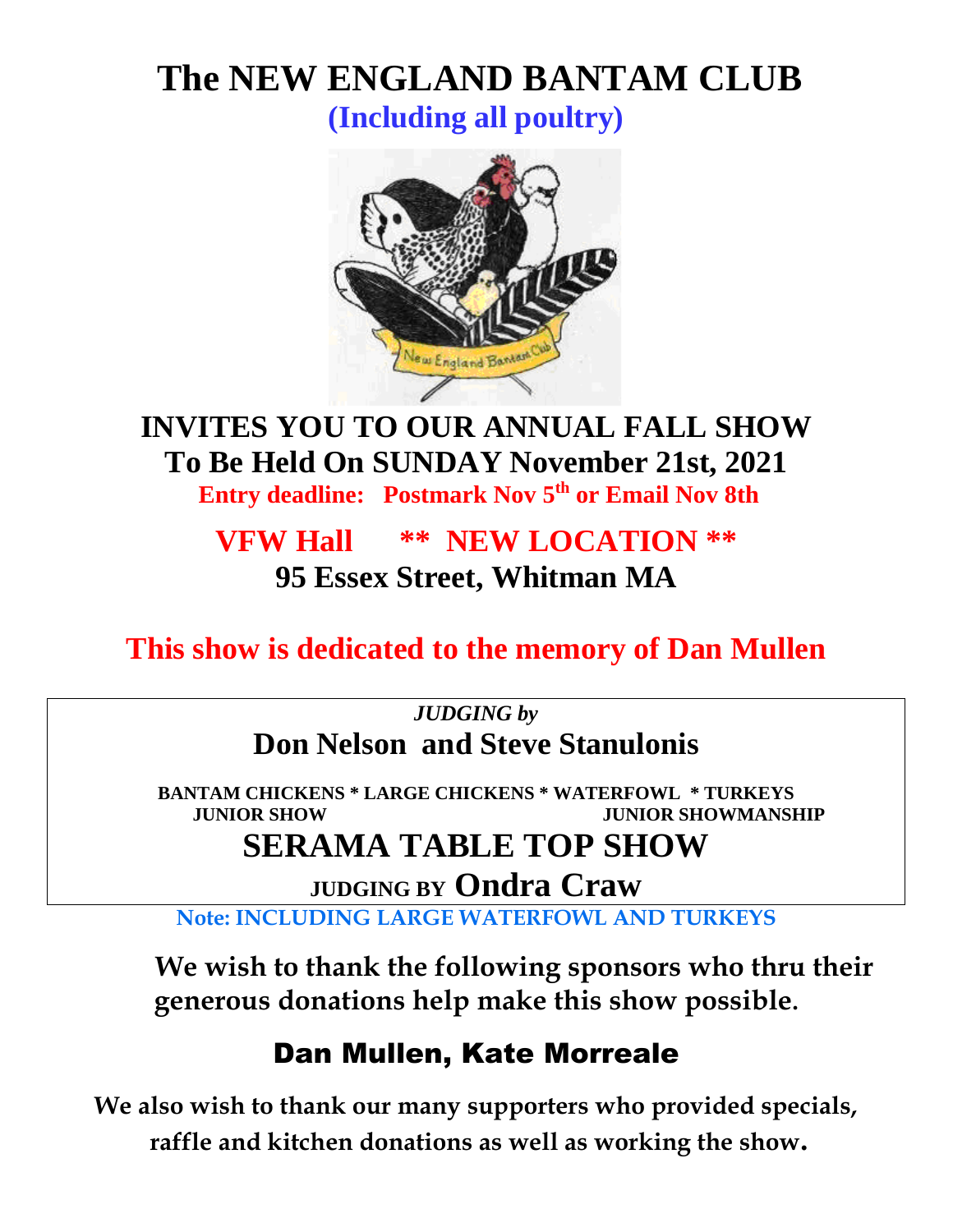### **RULES AND REGULATIONS**

The show will judges in accordance with the ABA and APA Standards. There will be four classes: Cock, Hen, Cockeral, and Pullet. Judges decisions will be final.

During judging, no person shall be in the aisles except the judge and the steward.

All Junior entries shall be marked Junior.

Every care will be exercised to protect the exhibits but the NEBC will not be responsible for any loss or damage from whatever cause arising.

NO birds shall be removed from the exhibit before the close of the show, **EXCEPT BY CONSENT OF THE SHOW SUPERINTENDENT.**

At the discretion of the show Superintendent, any entry that shows signs of sickness, endangering other entries will be refused or ordered from the show.

All poultry to be exhibited must have a current pullorum clean Certificate or be first generation stock. Please include a copy of the certificate with your entry. Birds will be checked at the door.

Coop in will begin at 7:30 AM. Early coop in on Saturday after 3:00; long distance people may arrive after 12 noon. Call me if you are arriving close to 5:00 508-942-6208.

**IF YOU NEED TO LEAVE EARLY in an emergency PLEASE LET THE SHOW SECRETARY KNOW IN ADVANCE OF LEAVING**. Otherwise you need permission to leave early from superintendent. Thank you for your cooperation on this and consideration to your fellow exhibitors.

#### **AWARDS NOT PICKED UP AT THE CEREMONY WILL BE FORFEITED AND CONSIDERED DONATIONS TO THE NEBC FOR FUTURE SHOWS.**

**FOOD & DRINK: WE WILL HAVE A VARIETY OF FOODS AVAILABLE THE DAY OF THE SHOW.** 

**SALE CAGES: No tailgate SALES PLEASE!** Sellers must register and have a pullorum clean certificate .

**COOPS WILL BE AVAILABLE AT THE SHOW FOR \$5.00 PER HOLE OR \$10.00 FOR 3 HOLES. THERE IS A MAXIMUM OF 4 BIRDS PER HOLE. TO ASSURE THAT YOU GET THE COOPS YOU NEED, PLEASE ENCLOSE YOUR REQUEST AND PAYMENT WITH YOUR ENTRY. LET ME KNOW IF YOU NEED MORE ROOM AND HOPEFULLY WE CAN PROVIDE "SALE SPACES " AS WELL** 

**RAFFLES: 50/50 RAFFLE \* <sup>A</sup>CHINESE RAFFLE OF VARIOUS ITEMS \***

 **SILENT BIRD AUCTION** 

 **DONATIONS ARE NEEDED AND WELCOMED.**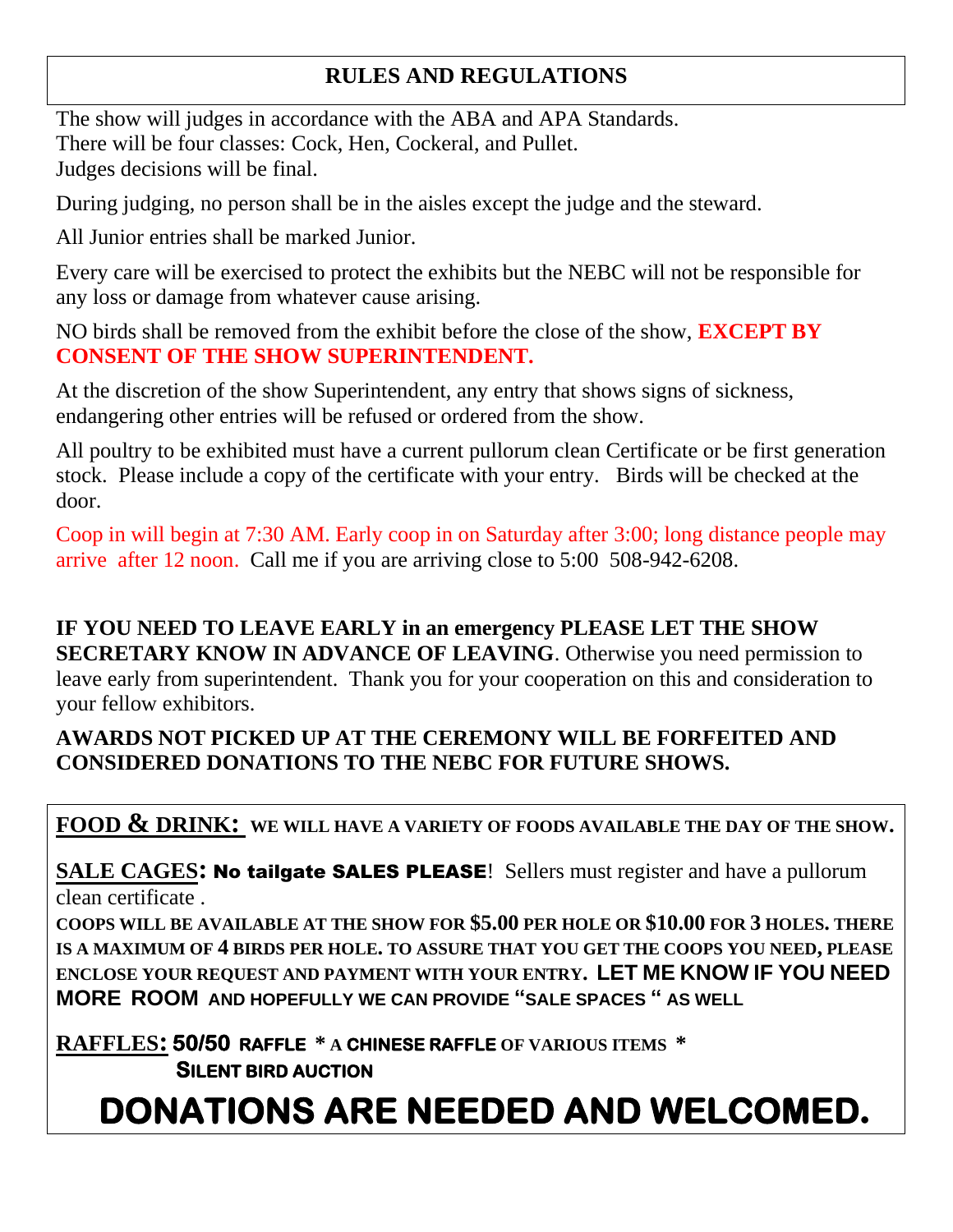#### **Dan Mullen**

Long time New England Bantam Club member Daniel J. Mullen of West Barnstable, MA passed away May 11, 2021 at age 86.

 Dan joined the club way back in 1946. Growing up in Milton, Dan was a graduate of Stone Hill College, joined the Naval Reserve attaining the rank of Lt. Commander then received a law degree from Suffolk Law School while working nights.

 Dan worked for a number of different public and private concerns in his capacity as an attorney. After retiring he cultivated cranberries and was involved in the culture of cranberry growers.

 Dan's first contact with the club began when he was 11 years old when he attended shows with his father in-law, Joe Haley. After 5 years in the Navy, he returned home and got back into chickens. He raised mostly Old English and Sebrights. I always enjoyed his stories of the famous Whitman Town Hall shows of the past, that featured sit down dinners in the basement. He would also talk about the spring lawn shows at the Abington Grange, all run by then Show Secretary Paul Fountain. Dan held the office of Vice President for a few years and was a Trustee for several more.

 Dan was a long-time loyal supporter of the NEBC. In addition to financial support, he was always there to help set up the show and pitch in whenever he could. I knew I could always count on Dan. In the last few years due to his age, his visits to help became shorter but he always kept in touch to see how the club was doing and offering to help where he could. I will miss Dan as I'm sure those he got to know him will.

*Dave Anderson* 

AMERICAN BANTAM ASSOCIATION PO Box 127, Augusta, NJ 07822 Phone: 973-383-6944 Fax 973-383-8633 Email: aba@bantamclub.com

#### **SPECIAL MEET**

**Plaques to Champion and Reserve Champion Bantam** Pins for Champion and Reserve for all seven bantam divisions providing there are 25 birds competing . Pins for all starred wins in the show.

Only ABA members are eligible to compete for the above awards.

Dues are \$15.00 per year \$40.00 for three years.

New members receive a copy of the quarterly and the latest available copy of the Annual American Bantam Association Year Book which lists 900 advertisers and includes a complete breed and variety index. Winners of ABA awards are listed in the year book under Who's Who in Bantams.

Starred wins are earned in classes of 100 or more in the following:

- Champions and Reserve Champions in the seven bantam divisions.
	- Best and Reserve of Breed and Variety.
	- Best Display when 7 or more bantam displays are shown
- Best and Reserve Display when 10 or more bantam displays are shown.
- Best and Reserve Trio when 30 or more trios are shown by 4 or more exhibitors.

A single bird is eligible for only one award and can earn only one starred win.



\*\*\*\*\*Awards are subject to change.

OTHER MEETS PLYMOUTH ROCK CLUB OF AMERICA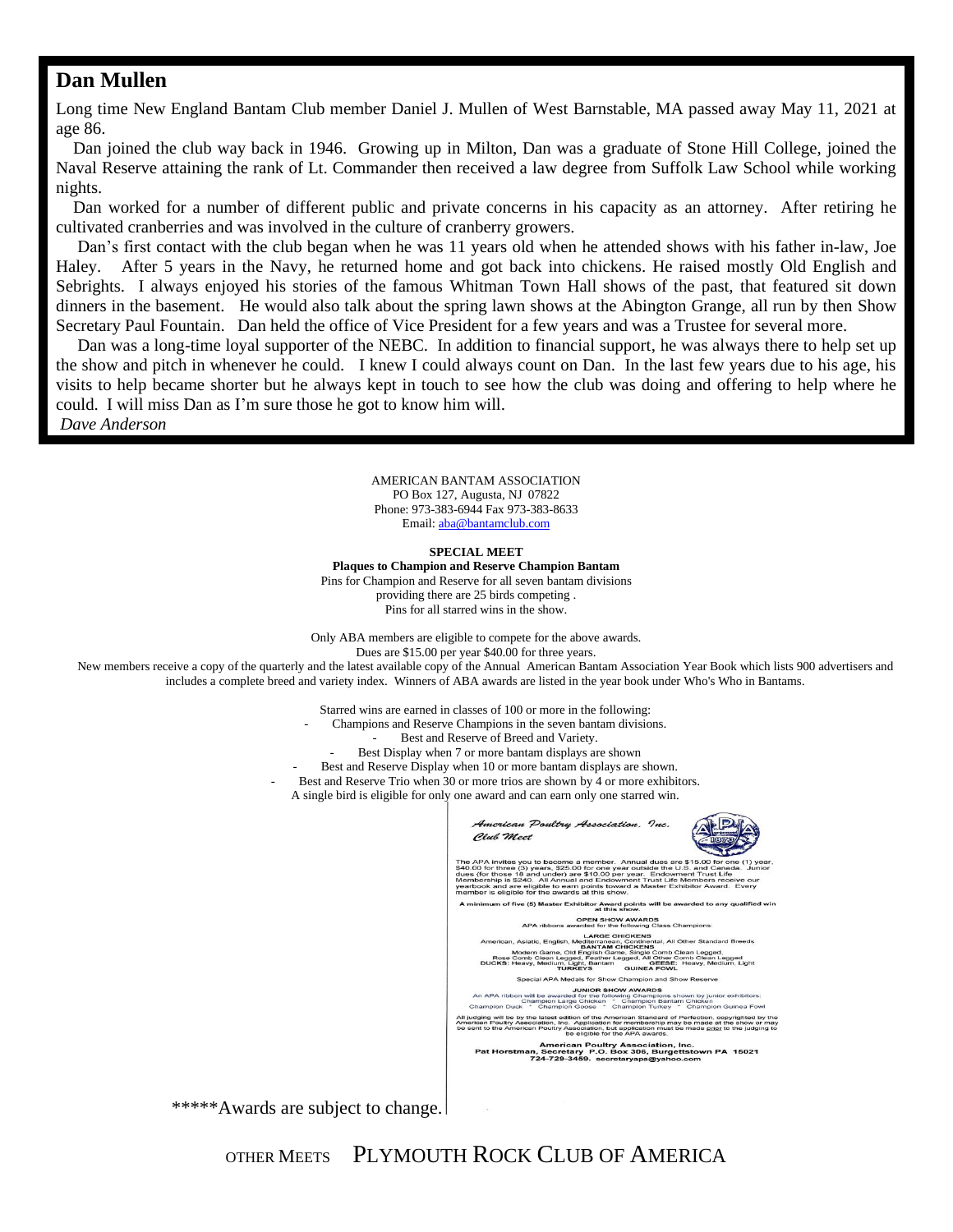**NEW ENGLAND BANTAM CLUB IS OFFERING THE FOLLOWING OPEN SHOW AWARDS Grand Champion \$50.00 & Trophy Reserve Grand Champion \$25.00 & Trophy CHAMPION BANTAM \$50.00 & TROPHY RESERVE CHAMPION BANTAM \$25.00 & TROPHY CHAMPION LARGE FOWL \$50.00** & **TROPHY RESERVE CHAMPION LARGE FOWL \$25.00 & TROPHY CHAMPION WATERFOWL \$50.00** & **TROPHY RESERVE CHAMPION WATERFOWL \$25.00 & TROPHY CHAMPION TURKEY \$10.00 AND A TROPHY DIVISION AWARDS: Rosettes and amounts will be paid as follows: Divisions with over 24 birds: Champion \$ 15 Reserve Champions \$ 10 Divisions with 15 - 24 birds: Champion \$ 10 Reserve Champion \$ 5 Divisions with 4 – 14 birds: Champion \$ 5** BANTAM LARGE FOWL Modern Game Old English Bantam Duck American Asiatic Single Comb Clean Leg Rosecomb Clean Leg English Mediterranean Featherleg All Othercomb Clean Leg Continental All other Standard Breeds WATERFOWL (per division awards) Turkey (per division awards combined) **Ducks** Light Medium Heavy **Geese** Light Medium Heavy  **BEST OF BREED -- BEST OF VARIETY AWARDS Best of Breed with 25 birds or more (BB) \$ 15 Reserve of Breed (RB) \$10 Best Variety with 25 birds or more (BV) \$ 10 Reserve Variety (RV) \$ 5 Best of Variety with**  $10 - 24$  **birds (BV) \$ 5 RIBBONS** Best of Breed and  $1^{st}$   $2^{nd}$ , and  $3^{rd}$  place ribbons for all exhibitors see show secretary. **SPECIALS Best Modern**  $\bullet$  **\$ 10 Bob Mazzella Best Cochin** \$ 10 Bob Hawes **Reserve Modern \$ 5 Bob Mazzella Best Golden Sebright \$ 10 Lynne Mandile Best Old English**  $\qquad$  **\$ 5 Dave Anderson Best Belgian \$5.00 Dave Anderson** Junior Show Awards **GRAND CHAMPION \$15.00 & TROPHY RESERVE GRAND CHAMPION \$10.00 & TROPHY CHAMPION BANTAM \$10.00 ROSETTE LARGE FOWL \$10.00 ROSETTE WATER FOWL \$10.00 rosette RES CHAMPION BANTAM \$ 5.00 ROSETTE LARGE FOWL \$ 5.00 ROSETTE WATER FOWL \$ 5.00 rosette ALL DIVISIONS WILL GET A ROSETTE BEST AND RESERVE OF BREED RIBBONS BEST AND RESERVE VARIETY RIBBONS 1ST 2ND 3RD PLACE RIBBONS see show secretary**. **Junior Specials**: **Best Modern \$ 10 Bob Mazzella Reserve Modern \$ 5 Bob Mazzella Best Sebastapol or Best Goose or Best Standard Waterfowl \$ 10 by Karen McPherson**